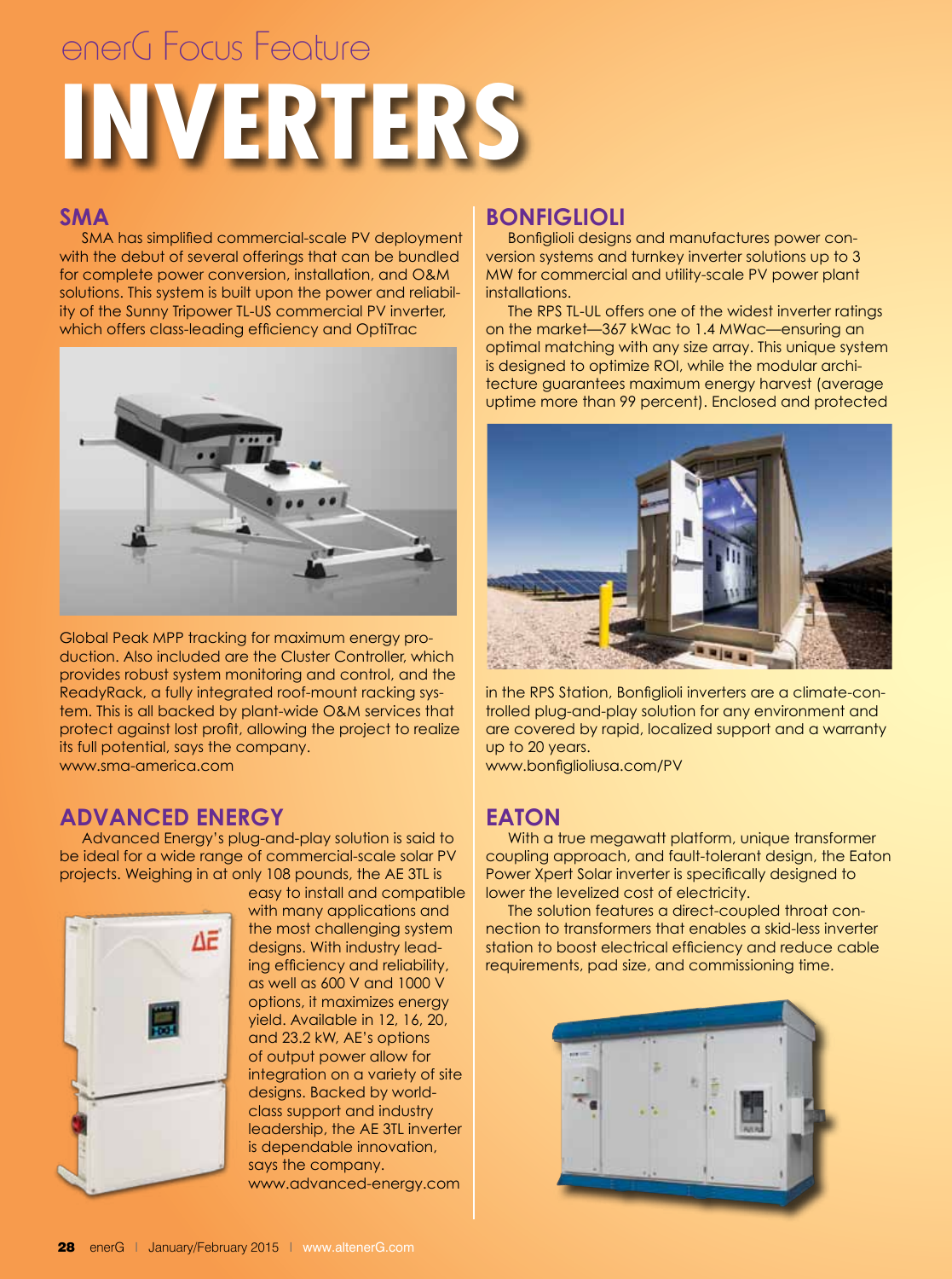### enerG Focus Feature **INVERTERS**

 Eaton's utility scale power block inverter (1.5 MW and 1.67 MW) helps further reduce equipment requirements while also minimizing field wiring, transportation, and handling costs, the company says. A proprietary control strategy coupled with an optimized filter design yields a CEC weighted efficiency of 98.5 percent. www.eaton.com/solar

#### **Fronius**

 The SnapINverter line of solar inverters features power classes from 1.5 to 24.0 kW and is suitable for all types

and sizes of systems. The innovative hinged mounting system and lightweight, sleek design makes installation and service intuitive and quick, says the company.



 Maximum flexibility is possible with dual MPPT, wide voltage window, and uniform installation and mounting options. Quality and communication are taken to a new level with fully integrated code and communication features.

 The Fronius FE Inverter

Line, the only inverter of its kind according to the company, features the power of the string inverter with module-level monitoring technology built inside. The Fronius FE Line works seamlessly with Tier 1 Smart Module providers or optimizers on any module brand to provide string inverter convenience and reliability with the flexibility offered at the module-level. www.fronius-usa.com

#### **ABB**

 The ABB TRIO 20.0 and 27.6 kW are the "go-to" inverters for installs ranging from 20 kW rooftops to 30 MW power stations, says ABB.



 More than 2.5 gigawatts of inverters installed globally gives rise to the install flexibility and design scalability. With four wiring box configurations, this NEMA 4x, 1000V inverter simplifies the trickiest jobs while eliminating the need for costly extra components like DC and AC surge protection and AC disconnect, says the company. This commercial inverter also includes many future solar necessities like smart inverter capabilities/Rule 21, NEC 2014

compliance and ramp rate and advanced dynamic reactive power controls. http://new.abb.com/us

#### **CyboEnergy**

 CyboInverter is a patented solar power mini-inverter possessing key merits of both central inverters and micro inverters. CyboEnergy offers both on-grid and off-grid CyboInverters for the global market. Cybo-Energy received Frost & Sullivan's 2013 Global Product



Differentiation Excellence Award in Solar Inverters. Each CyboInverter has four input channels that connect to four 250W-320W solar panels, producing 1150Wac peak power. Each input channel has MPPT to eliminate partial shading problems. Multiple on-grid CyboInverters can daisy-chain so the system is "plug and play". Because there is no high-voltage DC, the system is intrinsically safe and easy to install, making CyboInverters ideal for rooftop installations, says the company. CyboEnergy also offers various off-grid CyboInverters to build flexible, battery-less, or batteryenabled solar power systems for microgrids and solar heating.

www.cyboenergy.com

#### **Princeton Power Systems**

 Princeton Power Systems designs and manufactures state-of-the-art technology solutions for energy man-

agement, microgrid operations, and electric vehicle charging. Its UL and CE-certified power electronics are used in advanced battery operations and alternative energy, with built-in smart functions for ancillary services. The company also builds customized, integrated systems and designs and commissions and operates microgrids.



 Introduced in 2008, the Princeton Power Systems' GTIB-100 was the first bi-directional inverter designed for advanced batteries, solar, on-grid, and off-grid applications, says the company. The GTIB-100 has been chosen best in class for many microgrid applications around the world for the past five years, says the company. www.princetonpower.com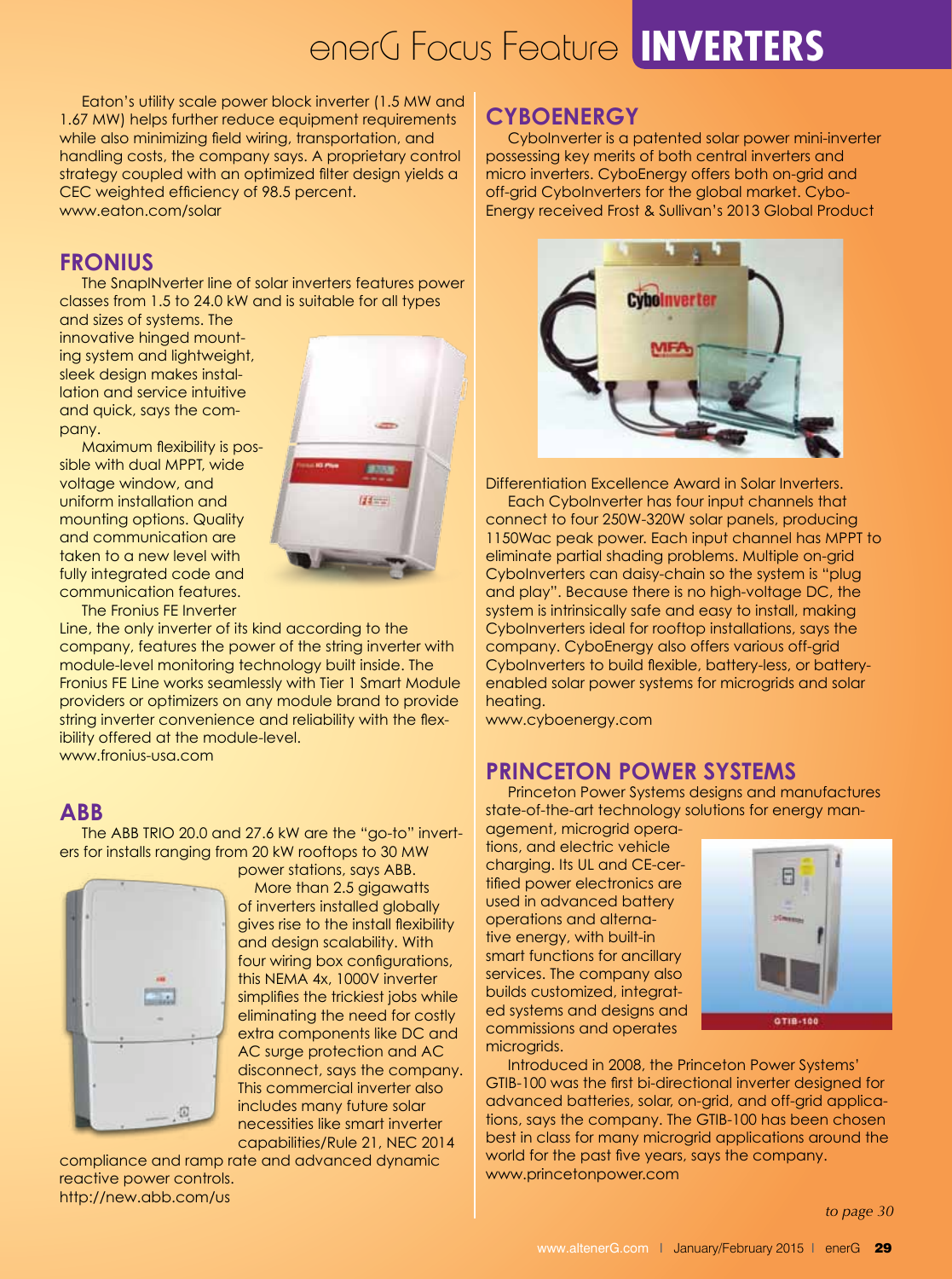### **INVERTERS** enerG Focus Feature

*from page 29*

#### **INGETEAM**

 INGETEAM designs and manufactures photovoltaic inverters for grid-tied and standalone installations.

 The electronics and software have been specially developed for the INGECON SUN inverters, resulting in a high quality end product, able to adapt to the specific characteristics of each plant, says the company.



 With manufacturing facilities in Spain, the U.S., and Brazil and subsidiaries in Italy, Germany, France, the U.S., the Czech Republic, Poland, Brazil, Mexico, South Africa, China, Chile, Panama, Australia, and India, INGETEAM can satisfy the needs of its clients worldwide, says the company.

www.ingeteam.com

#### **Darfon**

 From its micro inverters to its monitoring systems, Darfon believes in creating a solar power solution that is efficient, dependable, and user-friendly. Darfon's MIG300 micro inverter is designed to allow up to 24 units

on a single 2-Pole 30 AMP breaker, reducing the balance of systems costs and installation time. The MIG300 provides high reliability communications by separating the PLC from the data logger to isolate the communication from the noise of the grid-tie service panel result-



ing in a quicker and more simplified installation, says the company. It also comes with an industry-leading 25-year warranty and module level monitoring with free cloudbased access.

www.darfon.com

#### **Nextronex**

 Nextronex's patented Distributed Architecture solar inverter system provides multiple benefits over conventional central inverters, says the company. The system produces superior low light harvesting. It reaches 98



percent+ efficiency, even at lower light levels than other systems, and operates at peak efficiency more of the time, says the company. The system processes power from the entire array even when an inverter is down for any reason, resulting in higher system availability. All of these benefits result in four to eight percent more energy production over the life of the solar power plant, says the company.

 The Nextronex system is said to offer a lower cost and higher yield solution for solar installations, including the incorporation of battery storage. www.nextronex.com

#### **Alencon Systems**

 Alencon's award winning system architecture is said to provide the best of three worlds: the highest central inverter efficiency, highly effective string-level MPPTs, and the highest DC bus voltage available. This produces three principal benefits:



- Higher energy production
- Lower BOS costs
- Compact, stable operation.

 SPOT modules (Solar Power Optimizer and Transmitter) control MPPT in 6 kW strings and boost the voltage to 2,500 V (+/- 1,250 V) for transmission to the central inverter. The GrIP (Grid Inverter Package) utilizes a highly efficient line frequency commutating inverter system to deliver AC to the grid. Alencon's patented Harmonic Neutralization (HN) enables the inverter to combine high efficiency and lower system costs with very low THD. www.alenconsystems.com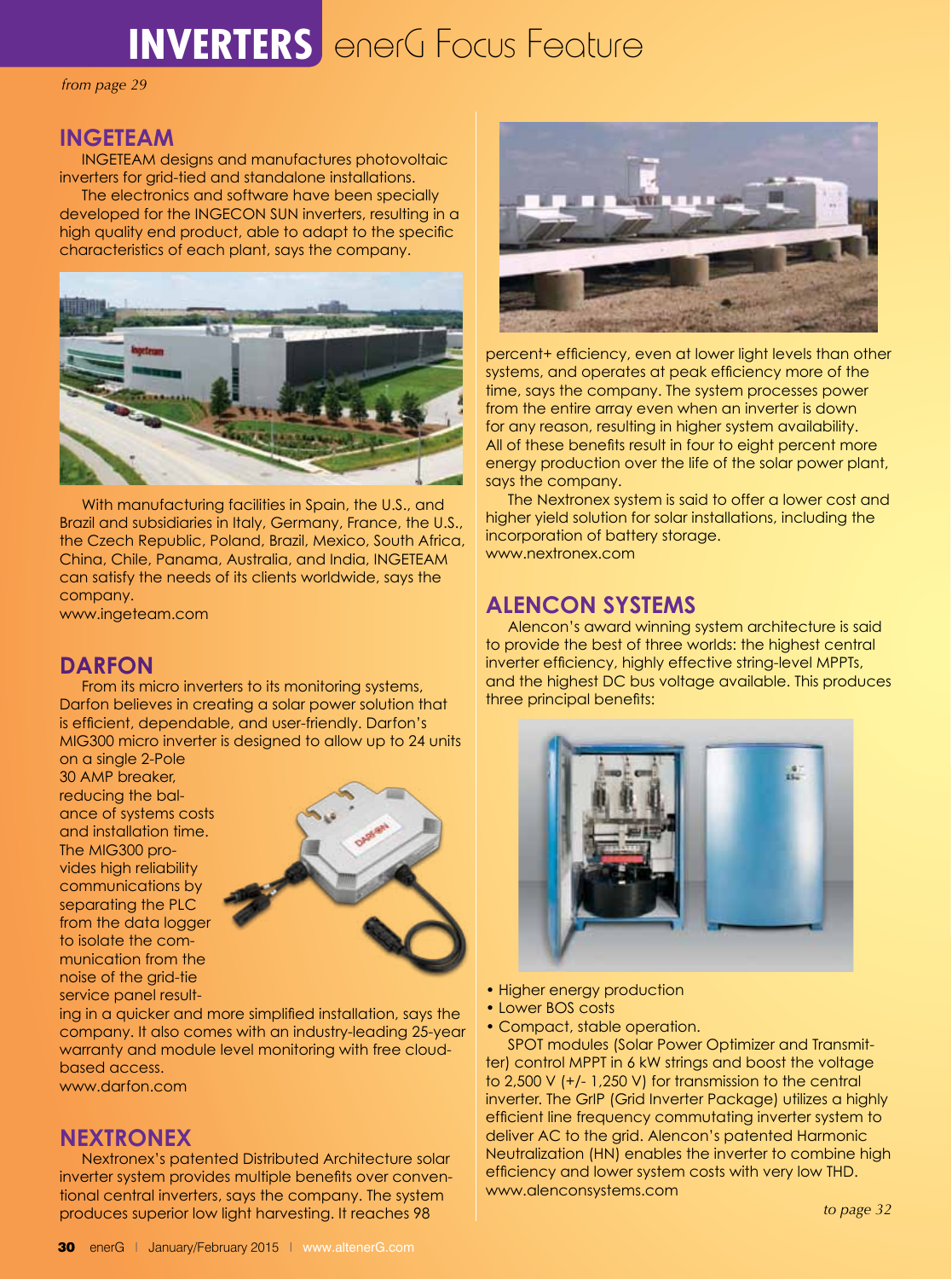### **INVERTERS** enerG Focus Feature

*from page 30*

#### **Schneider Electric**

 The solar business of Schneider Electric is focused on designing and developing products and solutions for the solar power conversion chain and providing best-inclass global customer services and technical support. Schneider Electric manufactures inverters for commercial, residential, off-grid, and utility scale power plants and provides monitoring solutions, along with compre-



hensive operations and maintenance service offerings.

 As the solar market goes through a rapid wave of consolidations, Schneider Electric is one of the companies that can offer assurance that spare parts, service, and technical support will be continually available over

# LOW COST METERING<br>Continental Control Systems, LLC



## Meters for Energy Monitoring

*NEW THIS QUARTER... ANSI C12.20 Accuracy Check our Prices & Compare our Specifications*

> *Certified ANSI C12.1, PBI, UL, CE Modbus®, BACnet®, LonWorks®, Pulse Output*

Visit us: GLOBALCON - Philadelphia March 17-18 • Booth 304

1-888-WattNode (928-8663) • ccontrolsys.com

the 20+ year life of a solar installation, the company says.

 Schneider Electric is a bankable partner that can be trusted to provide superior reliable designs, neatly integrated solution packages, and long-term technical support, says the company. www.schneider-electric.com

#### **Chint Power Systems**

 Chint Power Systems America delivers innovative, flexible, feature rich, and high performance inverters supported by its R&D and Service Center in Texas and customer teams across

the U.S., the company says. Cost leadership is achieved by leveraging Chint Group's vertical integration and multibillion dollar supply chain economies of scale. The Chint Group is a diversified set of industrial and energy systems companies operating worldwide; business units focus on components, switchgear, transmission and distribution, PV panels, and project development.



www.chintpower.com/na

### **Solectria Renewables**

 Solectria Renewables' next generation SMARTGRID inverters are optimized for high efficiency, reliability, and economy. Available in two power classes, these inverters are designed for direct connection to an external transformer for utility-scale applications. These outdoor rated inverters can also be configured as 1.0 or 1.5 megawatt solar stations. Available utility-scale options include a plant master controller and advanced grid management features, such as real and reactive power



control and voltage and frequency ride-through. Listed to 1000 VDC, with a CEC weighted efficiency of 98 percent, the SGI 500/750XTM inverters set a new standard for large scale power conversion, says the company. www.solectria.com